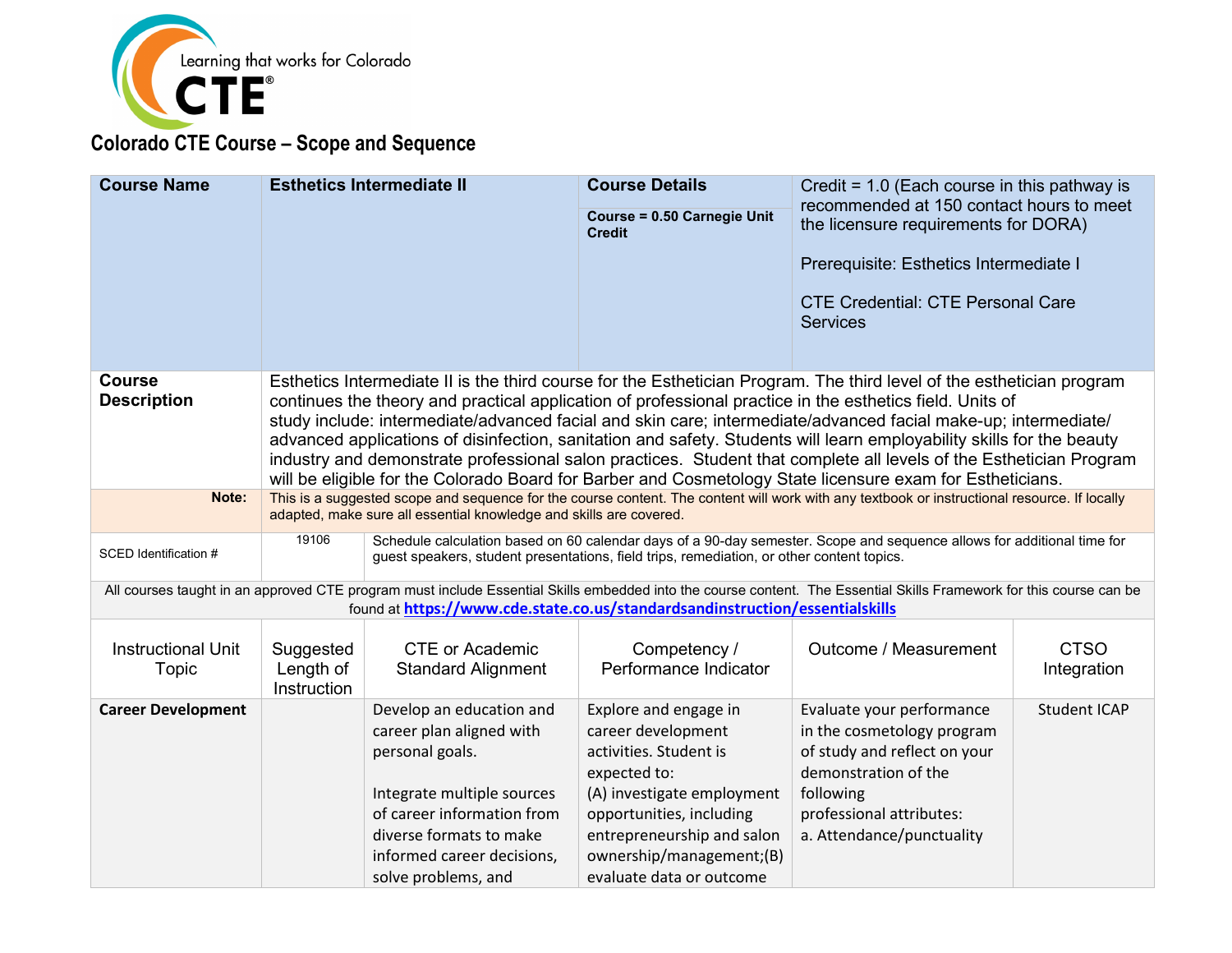

|  | manage personal career | of a broad range of         | b. Professional dress and      |  |
|--|------------------------|-----------------------------|--------------------------------|--|
|  | plans.                 | personal care services; and | behavior (Professional         |  |
|  |                        | (C) understand career       | <i>image</i> )                 |  |
|  |                        | pathways and training and   | c. Positive attitude           |  |
|  |                        | licensing requirements for  | d. Collaboration               |  |
|  |                        | cosmetology professionals   | e. Honesty                     |  |
|  |                        | in Colorado.                | f. Respect                     |  |
|  |                        |                             | g. Responsibility              |  |
|  |                        |                             | h. Appropriate technology      |  |
|  |                        |                             | use                            |  |
|  |                        |                             | i. Importance of ergonomics    |  |
|  |                        |                             |                                |  |
|  |                        |                             | Research codes of ethics for   |  |
|  |                        |                             | running small businesses by    |  |
|  |                        |                             | comparing samples from         |  |
|  |                        |                             | professional organizations     |  |
|  |                        |                             | (such as the Professional      |  |
|  |                        |                             | Beauty Association).           |  |
|  |                        |                             |                                |  |
|  |                        |                             | Synthesize principles and      |  |
|  |                        |                             | present your findings.         |  |
|  |                        |                             | Gather relevant information    |  |
|  |                        |                             | from multiple print and        |  |
|  |                        |                             | digital resources (such as job |  |
|  |                        |                             | postings and promotional       |  |
|  |                        |                             | materials) to prepare a        |  |
|  |                        |                             | document or graphic            |  |
|  |                        |                             | comparing the entry-level      |  |
|  |                        |                             | qualifications for             |  |
|  |                        |                             | cosmetologists and specific    |  |
|  |                        |                             | cosmetology specialists.       |  |
|  |                        |                             | Evaluate the impact of         |  |
|  |                        |                             | postsecondary training and     |  |
|  |                        |                             | describe the benefits of       |  |
|  |                        |                             |                                |  |
|  |                        |                             | participation in a             |  |
|  |                        |                             | professional                   |  |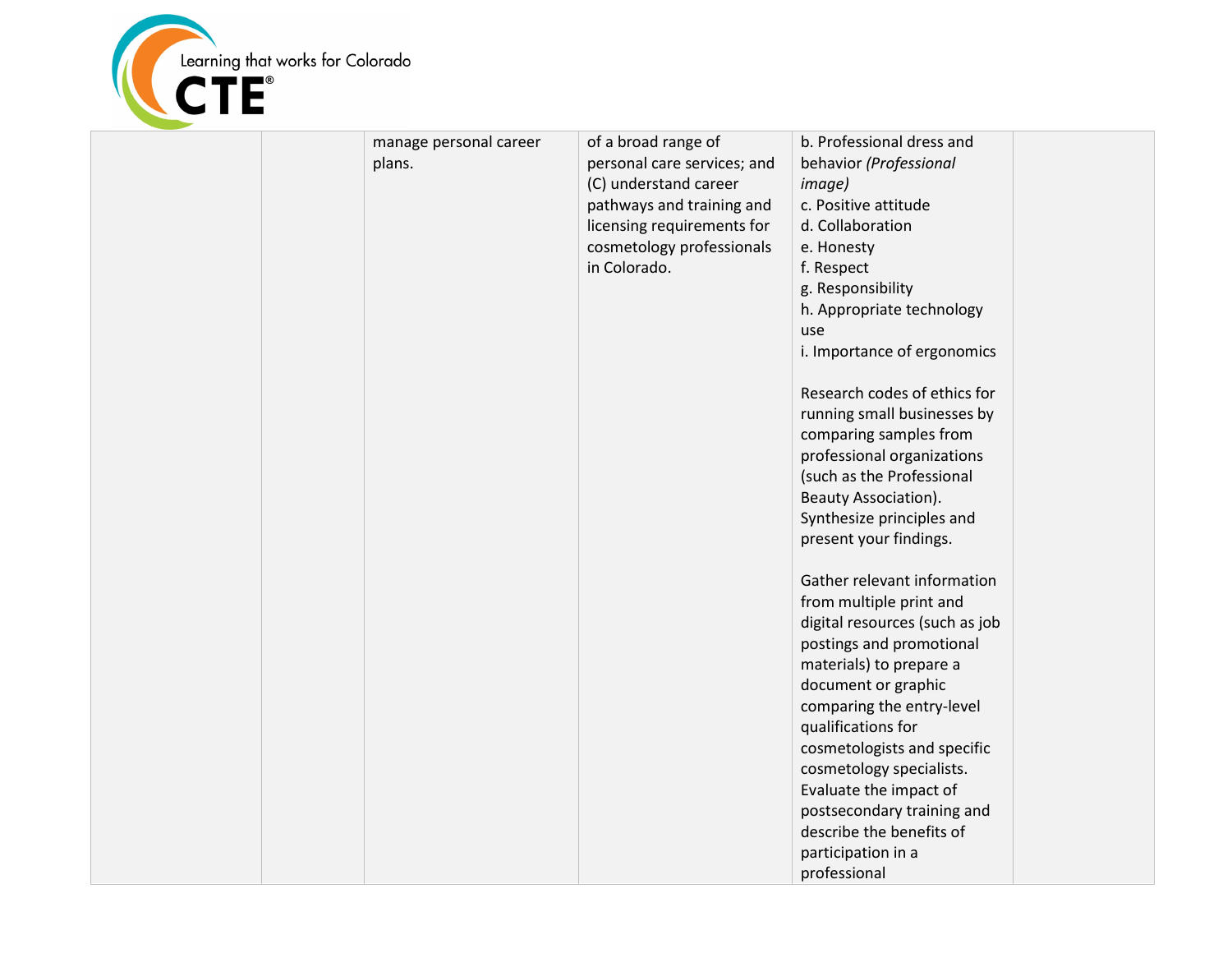

|                                                            |                                                 |                                                  | cosmetology organization,<br>such as the Association of<br><b>Cosmetology Salon</b><br>Professionals<br>(ACSP). Revise the career<br>pathway plan outlining<br>academic and career<br>achievement goals and<br>timeline to reflect<br>opportunities for<br>advancement in the field.<br>Work in teams to effectively<br>plan and design mock hair<br>shows implementing proper<br>safety techniques, tools, and<br>skills needed to attract<br>clients and employers.<br>Research and identify the<br>objective of the event that is<br>to be planned and prepare a<br>written project proposal.<br>Include the hair show's<br>goals, location, criteria,<br>constraints, and information<br>obtained<br>through research, while also<br>including a projected<br>budget/cost analysis, a<br>diagram of event space, |  |
|------------------------------------------------------------|-------------------------------------------------|--------------------------------------------------|----------------------------------------------------------------------------------------------------------------------------------------------------------------------------------------------------------------------------------------------------------------------------------------------------------------------------------------------------------------------------------------------------------------------------------------------------------------------------------------------------------------------------------------------------------------------------------------------------------------------------------------------------------------------------------------------------------------------------------------------------------------------------------------------------------------------|--|
| Safety, Sanitation, and<br><b>Efficient Work Practices</b> | Understand and apply<br>safety, sanitation, and | Careers in cosmetology<br>include all aspects of | timeline of planning, any<br>personnel involved, and a<br>professionalism rubric.<br>Identify personal and jobsite<br>safety hazards and                                                                                                                                                                                                                                                                                                                                                                                                                                                                                                                                                                                                                                                                             |  |
| (These standards may                                       |                                                 | sterilization and sanitation                     | demonstrate practices for                                                                                                                                                                                                                                                                                                                                                                                                                                                                                                                                                                                                                                                                                                                                                                                            |  |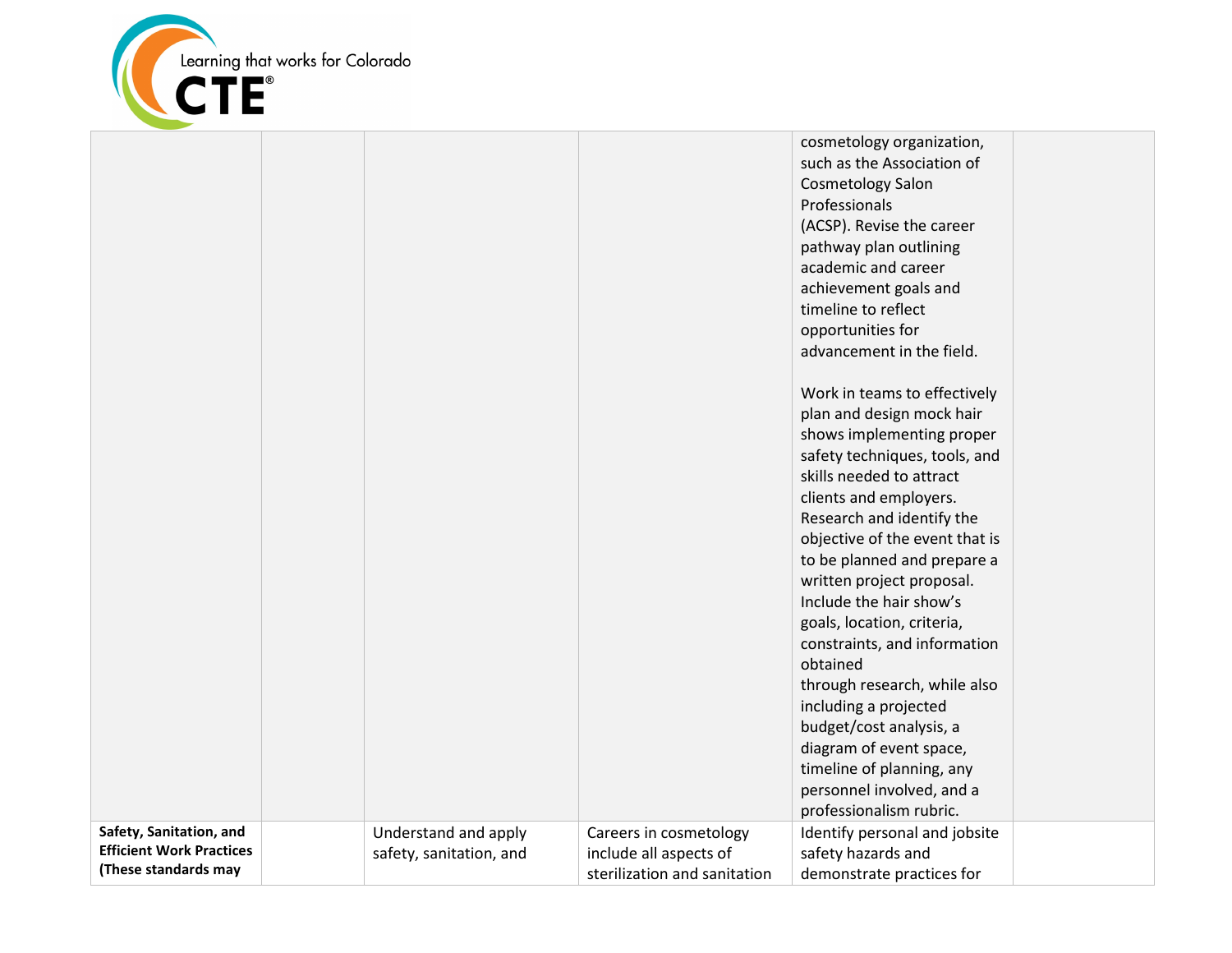

**be embedded into the individual practice areas or covered as a stand-alone unit)**

efficient work practices for cosmetology professionals. Demonstrate health and safety procedures, regulations, and personal health practices and determine the meaning of symbols, key terms, and domain-specific words and phrases as related to the Beauty Industry workplace environment. Use health and safety practices for storing, cleaning, and maintaining tools, equipment, and supplies. procedures and personal tools; bacteria;

care services, including hair care, nail care, and skin care. Students will be expected to develop an understanding of the technical knowledge and skills needed for success in the personal care services industry including: (A) Demonstrate the development of procedures of a safe and healthy work environment; (B) Demonstrate safe handling and use of disinfectant products and (C) Explain and/ or demonstrate providing all services in a safe environment, taking measures to prevent the spread of infections and contagious disease; (D) List the various types and classifications of (E) Describe how bacteria grow and reproduce; (F) Describe the relationship of bacteria to the spread of disease; (G) Define common diseases and disorders encountered by

safe and healthy work environments. Accurately read, interpret, and demonstrate adherence to safety rules, including but not limited to rules pertaining to Occupational Safety and Health Administration (OSHA) and Environmental Protection Agency (EPA) guidelines, and state and national code requirements. Be able to distinguish between rules and explain why certain rules apply.

Define and differentiate possible emergencies and emergency procedures. Create a disaster and/or emergency response plan including real-life examples describing principles and practices of infection control and blood-borne pathogens as it applies to EPA, OSHA and Safety Data Sheets (SDS). Identify decontamination procedures to ensure the safety of the client and/or peers in the classroom and laboratory. Apply work-emergency teamwork procedures and social skills in following the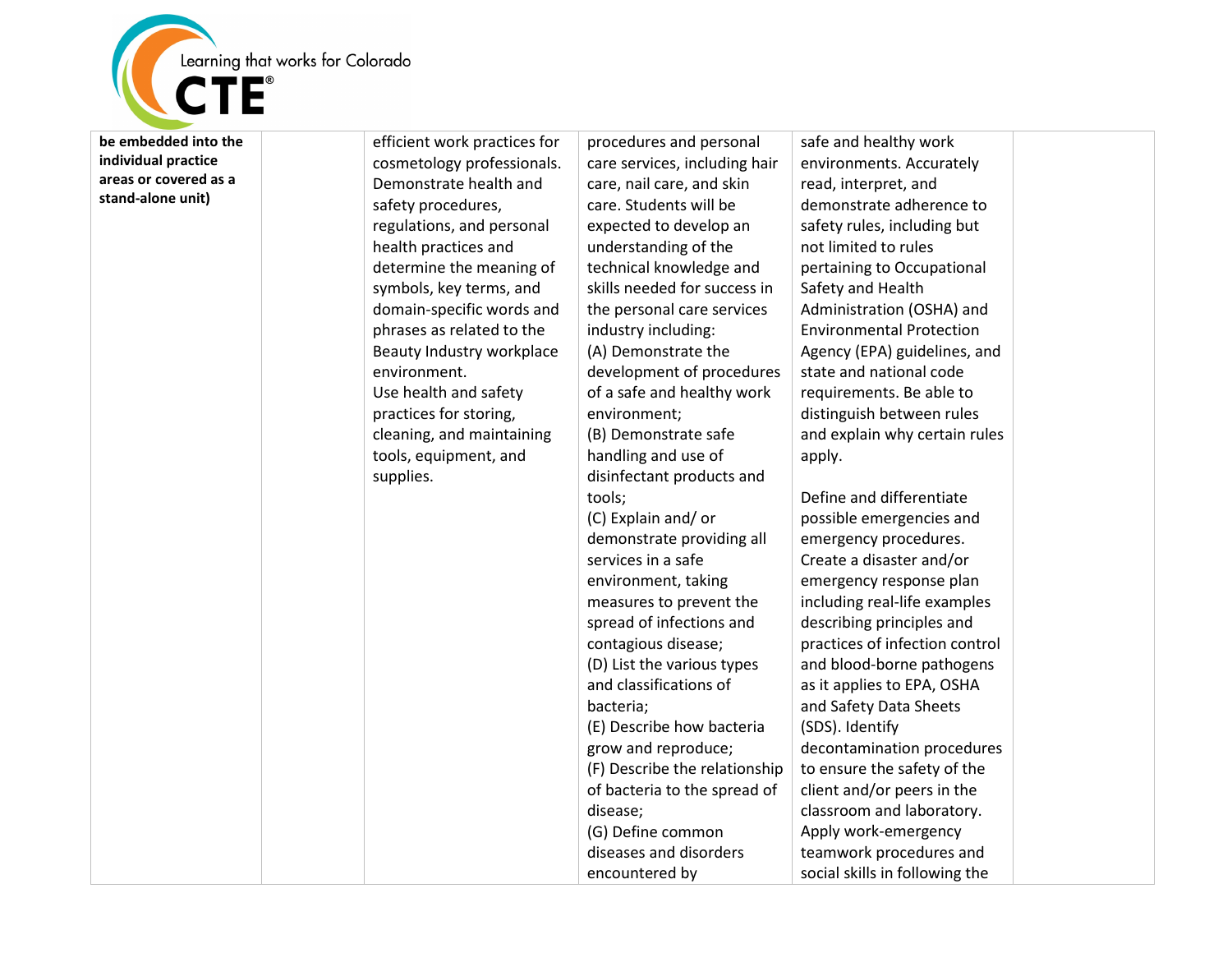

cosmetology professionals and provide brief overview of their pathology; (H) Explain and understand the importance of decontamination; and (I) Explain the difference between sanitation, disinfection, and sterilization.

rules for professional ethics and demonstrate a cultural awareness of hygiene and socialized differences by using active listening skills.

Demonstrate proper set-up and operation of equipment and utilization of materials by mixing chemicals in appropriate proportions according to manufacturer's instructions. Clean and maintain implements by using appropriately mixed chemicals and following the procedures for decontamination of tools. Identify appropriate chemicals and perform disinfecting procedures.

Describe, observe, identify, and analyze the functions, structures, and diseases, and disorders of hair, skin and nails. Demonstrate and communicate to the client the proper care of hair, skin, and nails through cleanliness, nutrition, and healthful living.

Compile, practice, and critique procedures for maintaining a safe and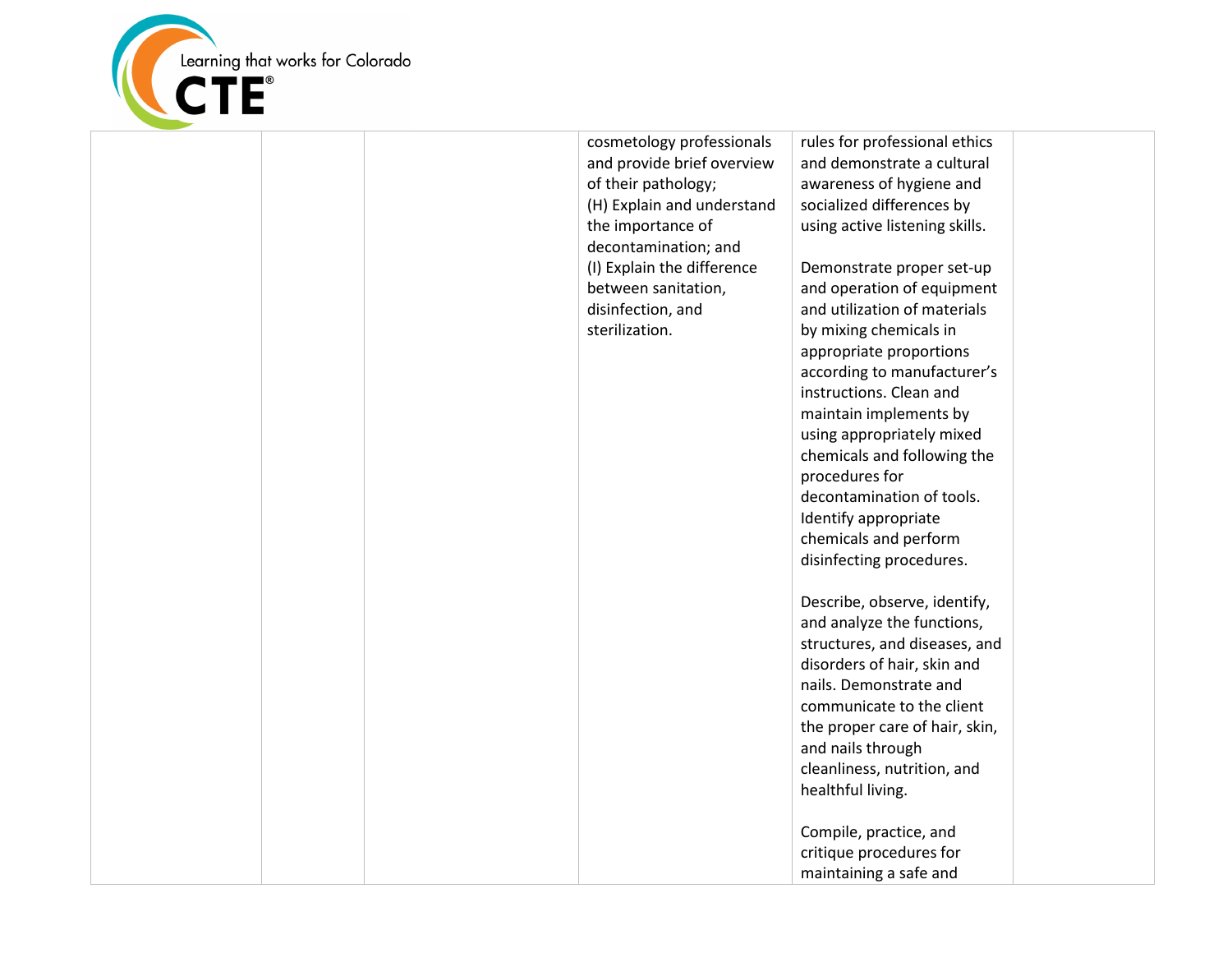

|                                                                       |                                                                                                                                                                                                                                                                                                              |                                                                                                                                                                                                                                                                                                                                                                                                                                                                                                                                        | sanitary environment for<br>clients present in a<br>cosmetology facility. Cite<br>information for the<br>Occupational Safety and<br><b>Health Administration</b><br>(OSHA) to identify<br>precautionary guidelines to<br>prevent illness,<br>communicable diseases and<br>injuries. Incorporate safety<br>procedures and complete a<br>safety test with 100 percent<br>accuracy; include exam in<br>course portfolio. |  |
|-----------------------------------------------------------------------|--------------------------------------------------------------------------------------------------------------------------------------------------------------------------------------------------------------------------------------------------------------------------------------------------------------|----------------------------------------------------------------------------------------------------------------------------------------------------------------------------------------------------------------------------------------------------------------------------------------------------------------------------------------------------------------------------------------------------------------------------------------------------------------------------------------------------------------------------------------|-----------------------------------------------------------------------------------------------------------------------------------------------------------------------------------------------------------------------------------------------------------------------------------------------------------------------------------------------------------------------------------------------------------------------|--|
| <b>Applied Academic</b><br><b>Foundations for</b><br><b>Esthetics</b> | Understand and apply<br>scientific principles of<br>human anatomy,<br>physiology, and chemistry<br>to esthetic services.<br>Analyze and apply<br>appropriate academic<br>standards required for<br>successful industry sector<br>pathway completion<br>leading to postsecondary<br>education and employment. | The student applies<br>academic skills to the field<br>of cosmetology for the<br>esthetician. The student is<br>expected to:<br>(A) defend the importance<br>of anatomy, physiology, and<br>knowledge of skin disorders<br>and diseases to the<br>esthetics profession;<br>(B) summarize the<br>structure, composition, and<br>growth of skin;<br>(C) test the principles of<br>organic and inorganic<br>chemistry;<br>(D) evaluate solutions,<br>suspensions, and emulsions<br>that may be used during<br>esthetics services, such as |                                                                                                                                                                                                                                                                                                                                                                                                                       |  |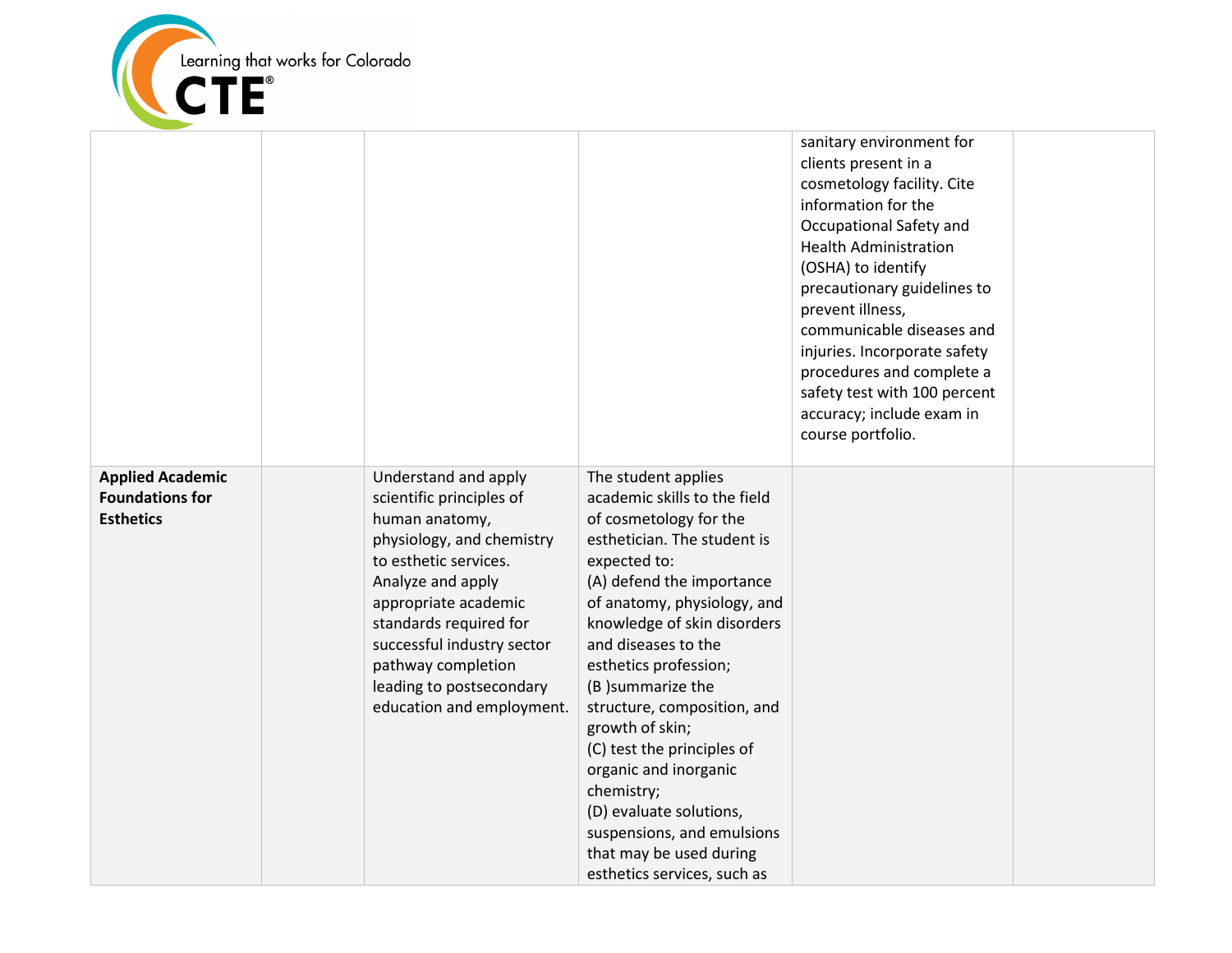

|                                                                           |                                                                                | facials, hair removal,<br>makeup application, and<br>maintenance of the skin;<br>(E) describe the chemistry<br>and main ingredients of<br>facial treatments and<br>products;<br>(F) formulate a salon<br>infection control plan to<br>maintain health and safety<br>of employees and clients;<br>(G) demonstrate an<br>understanding of principles<br>of Biology by identifying<br>living tissues, cells, and<br>organisms to provide safe<br>and effective personal care<br>services;<br>(H) evaluate different types<br>of signs and conditions<br>associated with skin types<br>such as oily skin, dry skin,<br>normal skin, combination<br>skin, and acne to determine<br>the proper facial treatment;<br>and<br>(I) integrate organizational<br>policies, procedures, and<br>regulations to establish<br>personal care priorities and<br>provide a high-quality<br>service to a diverse set of<br>clients. |                                                  |                                     |
|---------------------------------------------------------------------------|--------------------------------------------------------------------------------|-----------------------------------------------------------------------------------------------------------------------------------------------------------------------------------------------------------------------------------------------------------------------------------------------------------------------------------------------------------------------------------------------------------------------------------------------------------------------------------------------------------------------------------------------------------------------------------------------------------------------------------------------------------------------------------------------------------------------------------------------------------------------------------------------------------------------------------------------------------------------------------------------------------------|--------------------------------------------------|-------------------------------------|
| <b>Personal and</b><br><b>Employability Skills</b><br>for Client Services | Demonstrate effective oral<br>and written communication<br>skills with diverse | The student demonstrates<br>professional<br>standards/employability                                                                                                                                                                                                                                                                                                                                                                                                                                                                                                                                                                                                                                                                                                                                                                                                                                             | SkillsUSA Career Essentials<br>may be used as an | SkillsUSA<br>Leadership<br>Contests |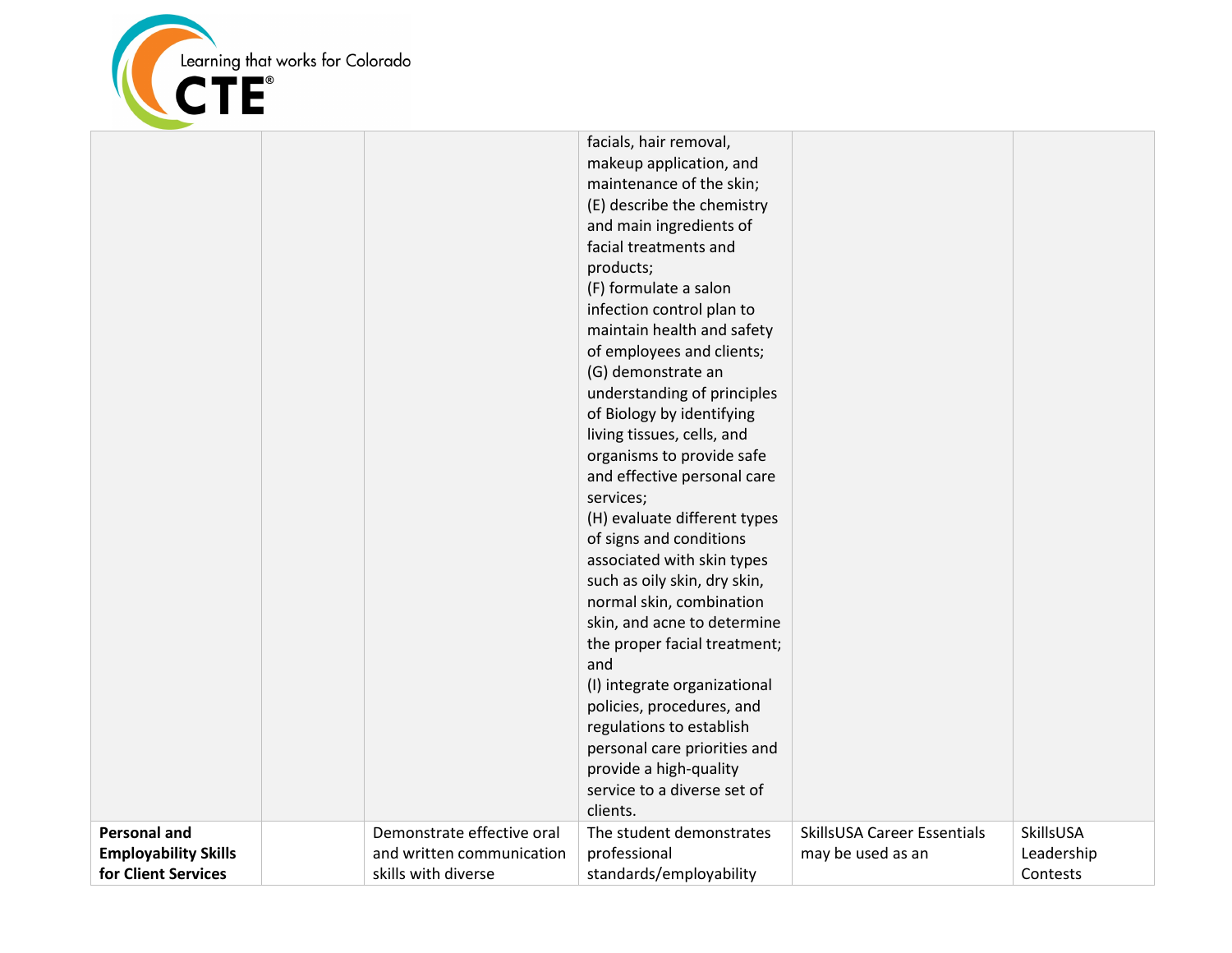

| individuals, including        | skills as required by          | assessment for these           |                     |
|-------------------------------|--------------------------------|--------------------------------|---------------------|
| coworkers, management,        | business and industry. The     | standards.                     | SkillsUSA 4 Pillars |
| and customers.                | student is expected to:        |                                |                     |
|                               | (A) demonstrate                | Explore topics related to      | SkillsUSA Career    |
| Understand and apply          | professionalism in how to      | esthetics. Research may        | Essentials          |
| knowledge of business and     | dress appropriately, speak     | include, but not be limited to |                     |
| employability skills required | politely, and conduct          | the following concepts:        |                     |
| of cosmetology                | oneself in a manner            | a. Determine the risks and     |                     |
| professionals.                | appropriate for the            | benefits of using specific     |                     |
|                               | profession and work site;      | techniques in the evaluation   |                     |
| Acquire and accurately use    | (B) employ the ability to be   | of clients' skin including but |                     |
| beauty industry               | trustworthy by complying       | not limited to: scalp care,    |                     |
| terminology and protocols     | with an ethical course of      | skin condition, skin type,     |                     |
| at the career and college     | action;                        | Skin diseases, and             |                     |
| readiness level for           | (C) use conflict-              | specialized treatments.        |                     |
| communicating effectively     | management skills to avoid     | Explain the purposeful         |                     |
| in oral, written, and         | potential or perceived         | decisions behind selection     |                     |
| multimedia formats.           | conflict;                      | and maintenance of             |                     |
|                               | (D) demonstrate effective      | implements.                    |                     |
|                               | oral and written               | b. Research informational      |                     |
|                               | communication skills with      | texts explaining the effects   |                     |
|                               | diverse individuals,           | of bad posture and body        |                     |
|                               | including coworkers,           | positions while providing      |                     |
|                               | management, and                | cosmetology services. Create   |                     |
|                               | customers;                     | a brochure explaining the      |                     |
|                               | (E) develop skill in handling  | importance of                  |                     |
|                               | multiple tasks                 | demonstrating correct          |                     |
|                               | simultaneously such as         | cosmetology posture and        |                     |
|                               | prioritizing tasks, managing   | body positions; give           |                     |
|                               | workflow under pressure,       | examples of consequences       |                     |
|                               | and completing work-           | of incorrect posture and       |                     |
|                               | related activities in a timely | body positions.                |                     |
|                               | manner;                        |                                |                     |
|                               | (F) exercise personal          | Facials and Skin Care:         |                     |
|                               | ownership over the             | Consider all pertinent         |                     |
|                               | quantity and quality of        | information in performing      |                     |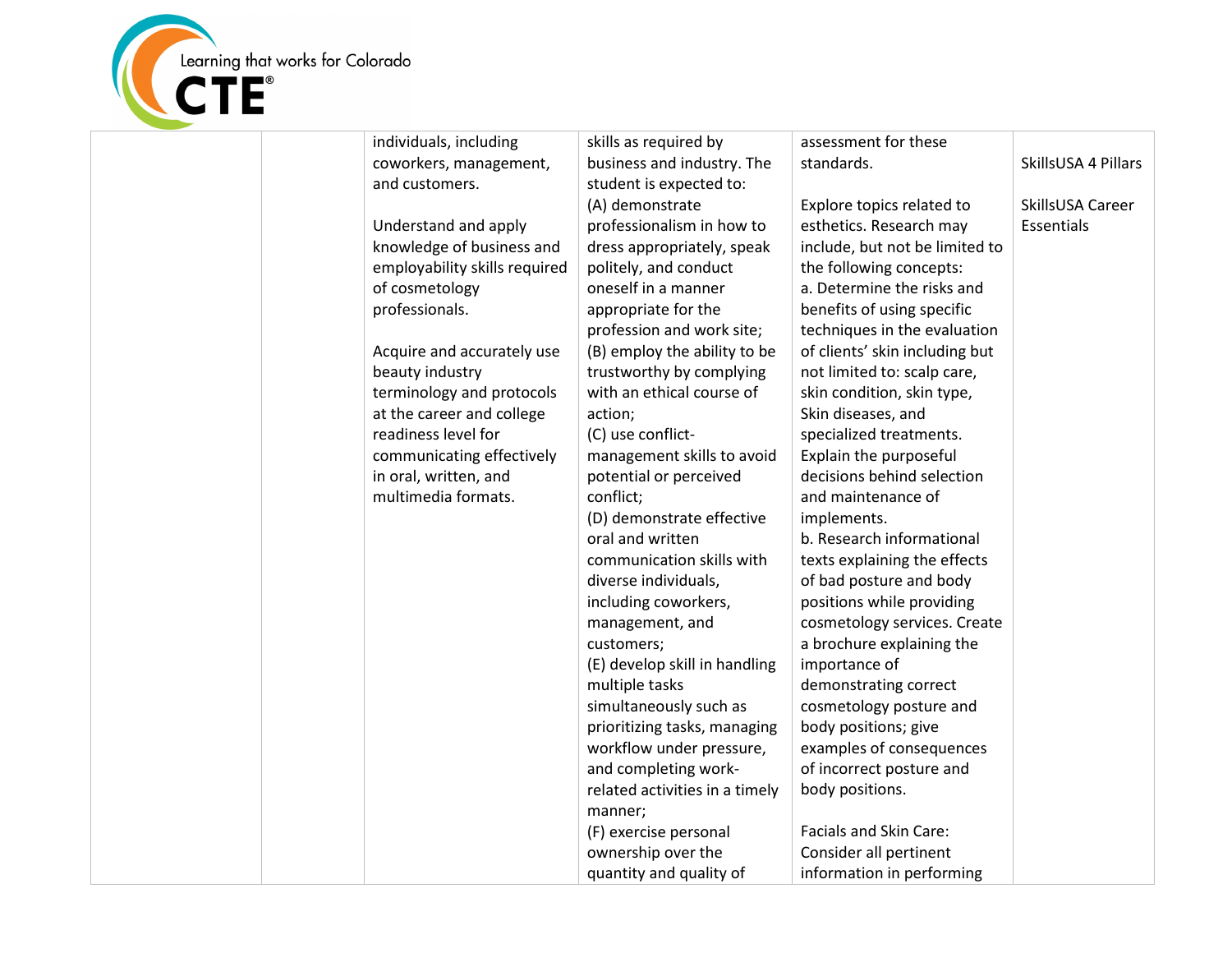

|                        |                                                                                                                                                                                                                                                  | individual performance and<br>team assignment; and<br>(G) employ leadership skills<br>within a classroom or<br>community setting to<br>maintain positive<br>relationships.                                                                                                                                                                     | facials including:<br>consultation and skin<br>analysis, contraindications<br>that prohibit performing<br>facial treatments, skin care<br>products and<br>equipment, and techniques<br>in facial massage. Write an<br>informative essay, explaining<br>and<br>making recommendations<br>for performing facials for<br>specific skin types, give<br>thorough<br>reasoning and explanation<br>for the techniques, products,<br>and/or equipment used for<br>each treatment. Include a<br>section in the essay<br>describing the requirements<br>and skills needed for<br>specialized facial and skin<br>care careers. |                                            |
|------------------------|--------------------------------------------------------------------------------------------------------------------------------------------------------------------------------------------------------------------------------------------------|------------------------------------------------------------------------------------------------------------------------------------------------------------------------------------------------------------------------------------------------------------------------------------------------------------------------------------------------|---------------------------------------------------------------------------------------------------------------------------------------------------------------------------------------------------------------------------------------------------------------------------------------------------------------------------------------------------------------------------------------------------------------------------------------------------------------------------------------------------------------------------------------------------------------------------------------------------------------------|--------------------------------------------|
| <b>Client Services</b> | Demonstrate knowledge of<br>practical beauty industry<br>skills for esthetics and skin<br>care, such as facial<br>treatments, makeup<br>application, and waxing.<br>Understand and apply tools<br>and techniques for basic<br>esthetic services. | The student demonstrates<br>an understanding in the use<br>of tools, equipment,<br>technologies, and materials<br>used in cosmetology. The<br>student is expected to:<br>(A) employ safe and<br>effective use of tools to<br>enhance client services;<br>(B) use ergonomically<br>designed equipment to<br>promote professional<br>efficiency; | Investigate the features of<br>common hair removal<br>methods including<br>consultation,<br>contraindications for hair<br>removal, permanent and<br>temporary hair removal, and<br>implements and materials.<br>Create a chart or database<br>outlining steps to all hair<br>removal procedures.                                                                                                                                                                                                                                                                                                                    | SkillsUSA<br>Contests:<br><b>Esthetics</b> |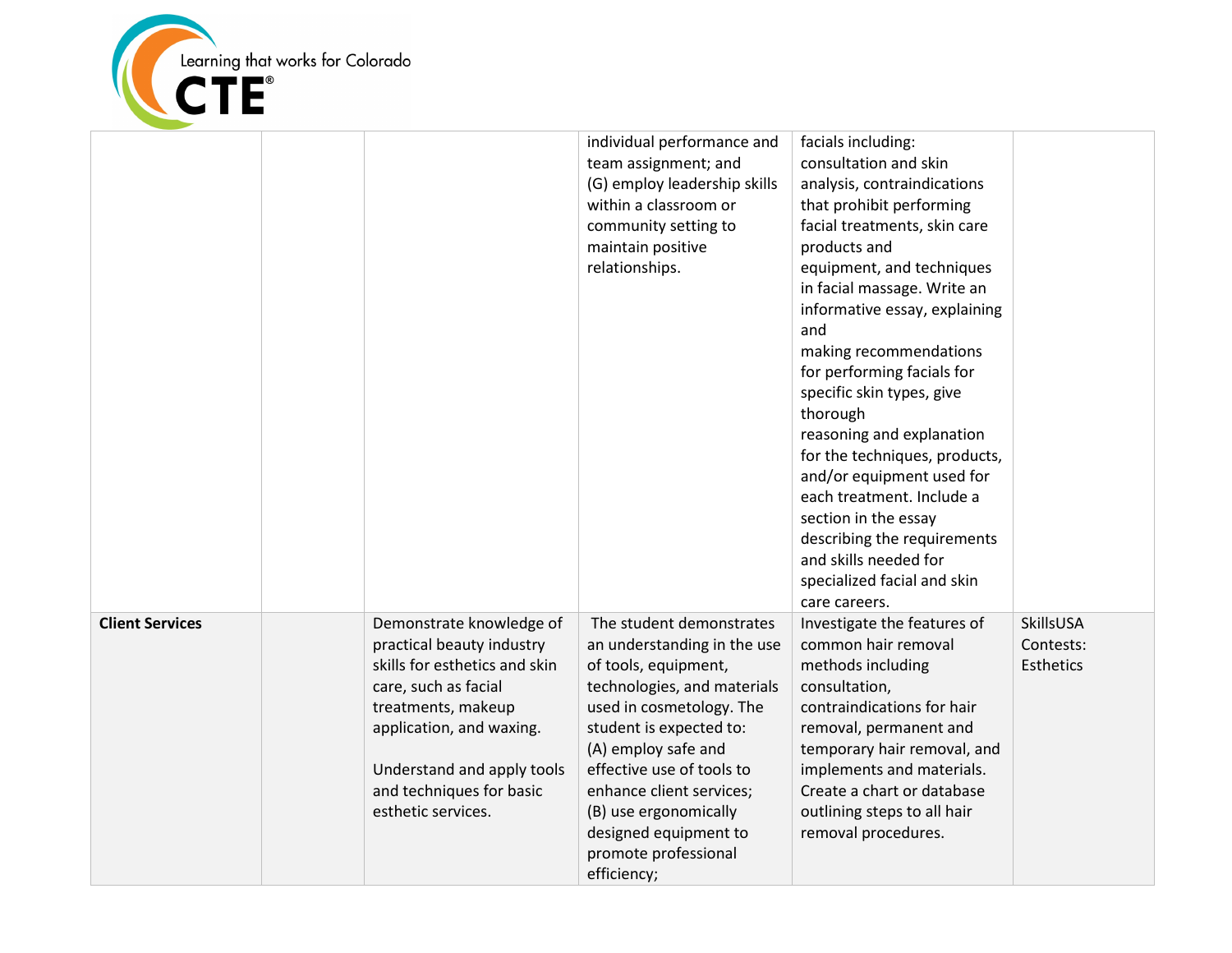

| (C) use available technology<br>sources effective in a | State rationa<br>contraindica |
|--------------------------------------------------------|-------------------------------|
| professional salon setting;                            | removal.                      |
| and                                                    | Assess conce                  |
| (D) apply universal                                    | makeup and                    |
| precautions in disposal of                             | following wh                  |
| hazardous materials.                                   | safety and sa                 |
|                                                        | procedures:                   |
| The student applies the                                | a. Research f                 |
| academic knowledge and                                 | and create a                  |
| practical skills to simulated                          | graphic ident                 |
| and actual work situations.                            | for the varior                |
| The student is expected to:                            | cosmetics an                  |
| (A) appraise client desires                            | b. Explain the                |
| to assist with formulation of                          | how to use c                  |
| personal care service;                                 | when selecti                  |
| (B) judge client satisfaction                          | makeup appl                   |
| by recording solutions,                                | c. Identify dit               |
| procedures, and products                               | types and su                  |
| to enhance future services                             | makeup tech                   |
| and client interactions;                               | reasons for a                 |
| (C) use vendor resources to                            | d. Demonstra                  |
| provide maximum benefit                                | formal make                   |
| for clients, service                                   |                               |
| providers, businesses, or                              |                               |
| organizations;                                         |                               |
| (D) demonstrate mastery of                             |                               |
| basic facial treatments such                           |                               |
| as facial massage,                                     |                               |
| extraction, steam facials,                             |                               |
| masks, and exfoliation;                                |                               |
| (E) develop skill in the                               |                               |
| application of facial makeup                           |                               |
| such as eyelashes,                                     |                               |
| cosmetics, lash and brow                               |                               |
| tints;                                                 |                               |

ale for specific tions for hair

epts in facial determine the hile adhering to anitation

facial makeup an illustrative itifying the uses us types of d implements. e purpose and color theory ing cosmetics for lication. ifferent facial immarize basic niques giving alterations. rate basic and eup application.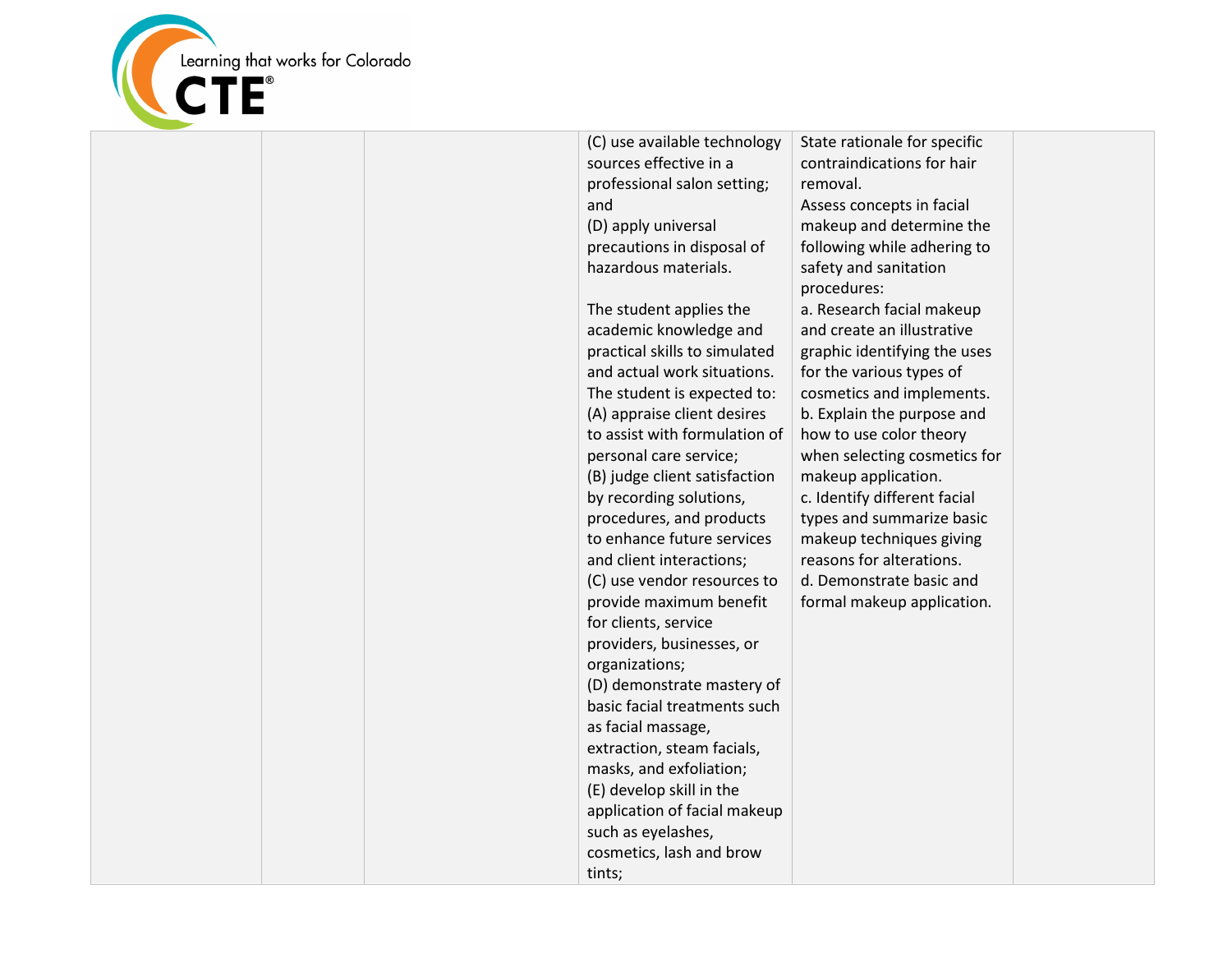

|                          |                              | (F) employ safe and         |                               |  |
|--------------------------|------------------------------|-----------------------------|-------------------------------|--|
|                          |                              | effective use of advanced   |                               |  |
|                          |                              | facial treatments such as   |                               |  |
|                          |                              | chemical and enzyme peels,  |                               |  |
|                          |                              | high frequency galvanic     |                               |  |
|                          |                              | current, vacuuming and      |                               |  |
|                          |                              | brushing, electrodes,       |                               |  |
|                          |                              | tweezers, and comodo        |                               |  |
|                          |                              | extractors;                 |                               |  |
|                          |                              | (G) explore the effects of  |                               |  |
|                          |                              | color theory and            |                               |  |
|                          |                              | aromatherapy;               |                               |  |
|                          |                              | (H) demonstrate the ability |                               |  |
|                          |                              | to remove products from     |                               |  |
|                          |                              | containers without          |                               |  |
|                          |                              | contamination;              |                               |  |
|                          |                              | (I) maintain sanitary work  |                               |  |
|                          |                              | station and materials       |                               |  |
|                          |                              | throughout service; and     |                               |  |
|                          |                              | (J) demonstrate with        |                               |  |
|                          |                              | proficiency hair removal    |                               |  |
|                          |                              | techniques such as waxing,  |                               |  |
|                          |                              | sugaring, tweezing, and     |                               |  |
|                          |                              | depilatories.               |                               |  |
| Laws, Rules, and         | Understand the laws, rules,  | The student demonstrates    | Research and summarize in a   |  |
| <b>Regulations (This</b> | and regulations established  | knowledge of rules and      | clear and coherent narrative  |  |
| section may be           | by Colorado State Statute    | regulations established by  | the legislative and electoral |  |
| taught in any of the     | and the Colorado             | the Colorado Department     | processes of state            |  |
| courses in the           | Department of Regulatory     | of Regulatory Agencies      | governments as it relates to  |  |
| pathway sequence.)       | Agencies pertaining to       | (DORA) Office of Barber and | cosmetology actions using     |  |
|                          | cosmetology professions.     | Cosmetology. The student is | public documents,             |  |
|                          | Practice professional,       | expected to:                | textbooks, or government      |  |
|                          | ethical, and legal behavior, | (A) apply health and safety | websites. Identify your role  |  |
|                          | responding thoughtfully to   | policies and procedures;    | as well as the role of public |  |
|                          | diverse perspectives and     | (B) recognize risks and     | agencies in supporting        |  |
|                          | resolving contradictions     | potentially hazardous       | elected officials to meet     |  |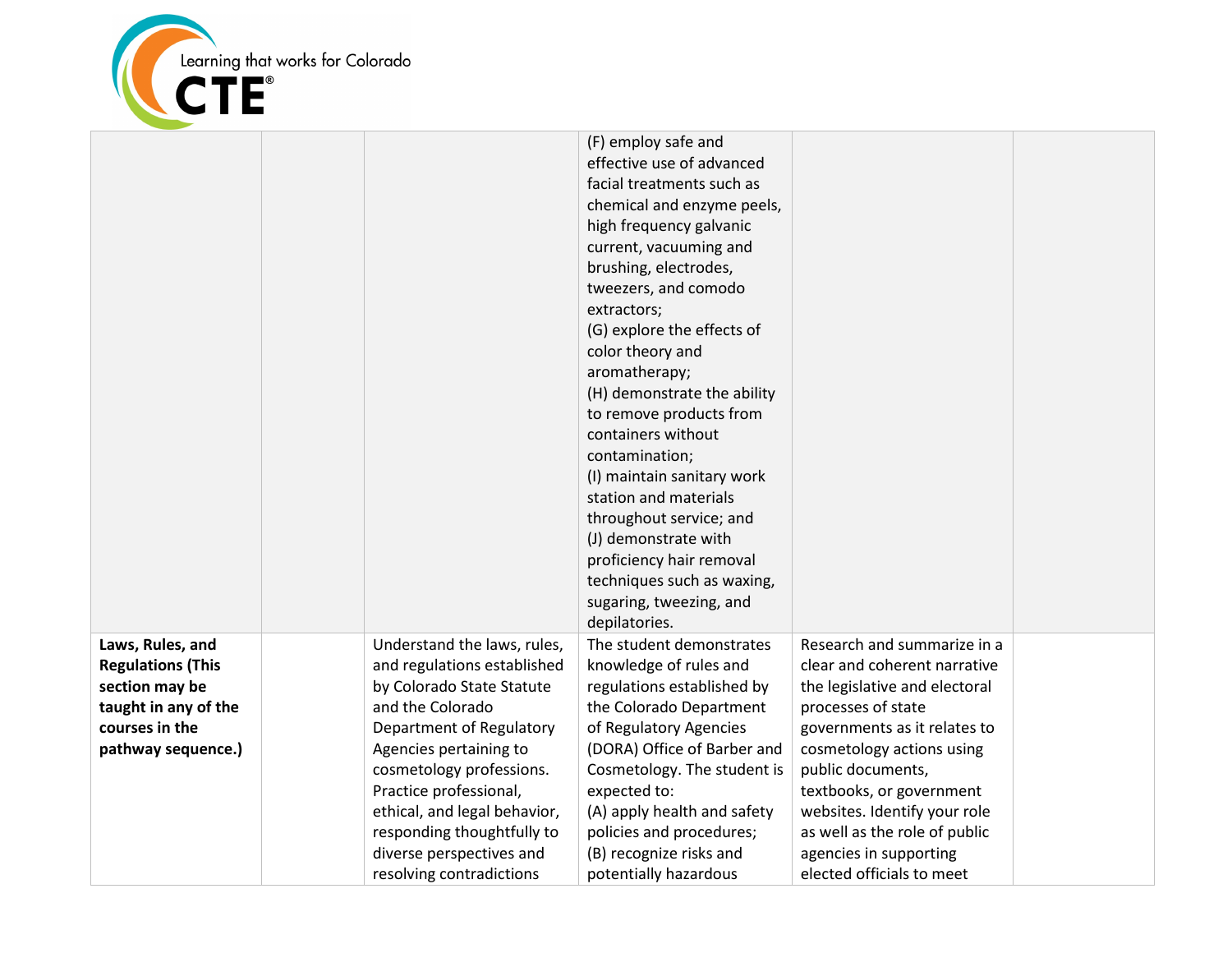

| when possible, consistent<br>with applicable laws,<br>regulations, and<br>organizational norms. | situations in compliance<br>with the state rules and<br>regulations;<br>(C) comply with all<br>applicable rules, laws, and<br>regulations;<br>(D) navigate the DORA<br>website for exam eligibility,<br>exam procedures, and<br>other information related<br>to licensing;<br>(E) identify licensure and<br>renewal requirements of<br>the licensee or licensed<br>cosmetology establishment<br>or school; and<br>(F) explain the importance<br>of personal integrity,<br>confidentiality, and ethical<br>behavior in the workplace. | goals and objectives, and in<br>endorsing approved<br>legislation or participating in<br>the public rule-making<br>process.<br>Gather research and analyze<br>information from the<br>Colorado Department of<br><b>Regulatory Agencies (DORA)</b><br>Office of Barber and<br>Cosmetology Licensure.<br>Generate a visual<br>representation (e.g., chart,<br>diagram, brochure, etc.) to<br>illustrate important<br>connections to the following:<br>a. Sanitation, disinfection,<br>and safety laws: cleaning and<br>disinfecting of implements<br>and equipment, cleaning and<br>disinfecting work<br>environment, and sanitary<br>procedures and pathogens<br>b. Licensing, certification,<br>and industry credentialing<br>requirements<br>c. Legal responsibilities,<br>behaviors, and<br>practices/procedures (ethical<br>vs. unethical, legal vs. illegal)<br>Assemble a list of<br>professional and governing |  |
|-------------------------------------------------------------------------------------------------|--------------------------------------------------------------------------------------------------------------------------------------------------------------------------------------------------------------------------------------------------------------------------------------------------------------------------------------------------------------------------------------------------------------------------------------------------------------------------------------------------------------------------------------|----------------------------------------------------------------------------------------------------------------------------------------------------------------------------------------------------------------------------------------------------------------------------------------------------------------------------------------------------------------------------------------------------------------------------------------------------------------------------------------------------------------------------------------------------------------------------------------------------------------------------------------------------------------------------------------------------------------------------------------------------------------------------------------------------------------------------------------------------------------------------------------------------------------------|--|
|                                                                                                 |                                                                                                                                                                                                                                                                                                                                                                                                                                                                                                                                      | organizations that provide                                                                                                                                                                                                                                                                                                                                                                                                                                                                                                                                                                                                                                                                                                                                                                                                                                                                                           |  |
|                                                                                                 |                                                                                                                                                                                                                                                                                                                                                                                                                                                                                                                                      | professional development                                                                                                                                                                                                                                                                                                                                                                                                                                                                                                                                                                                                                                                                                                                                                                                                                                                                                             |  |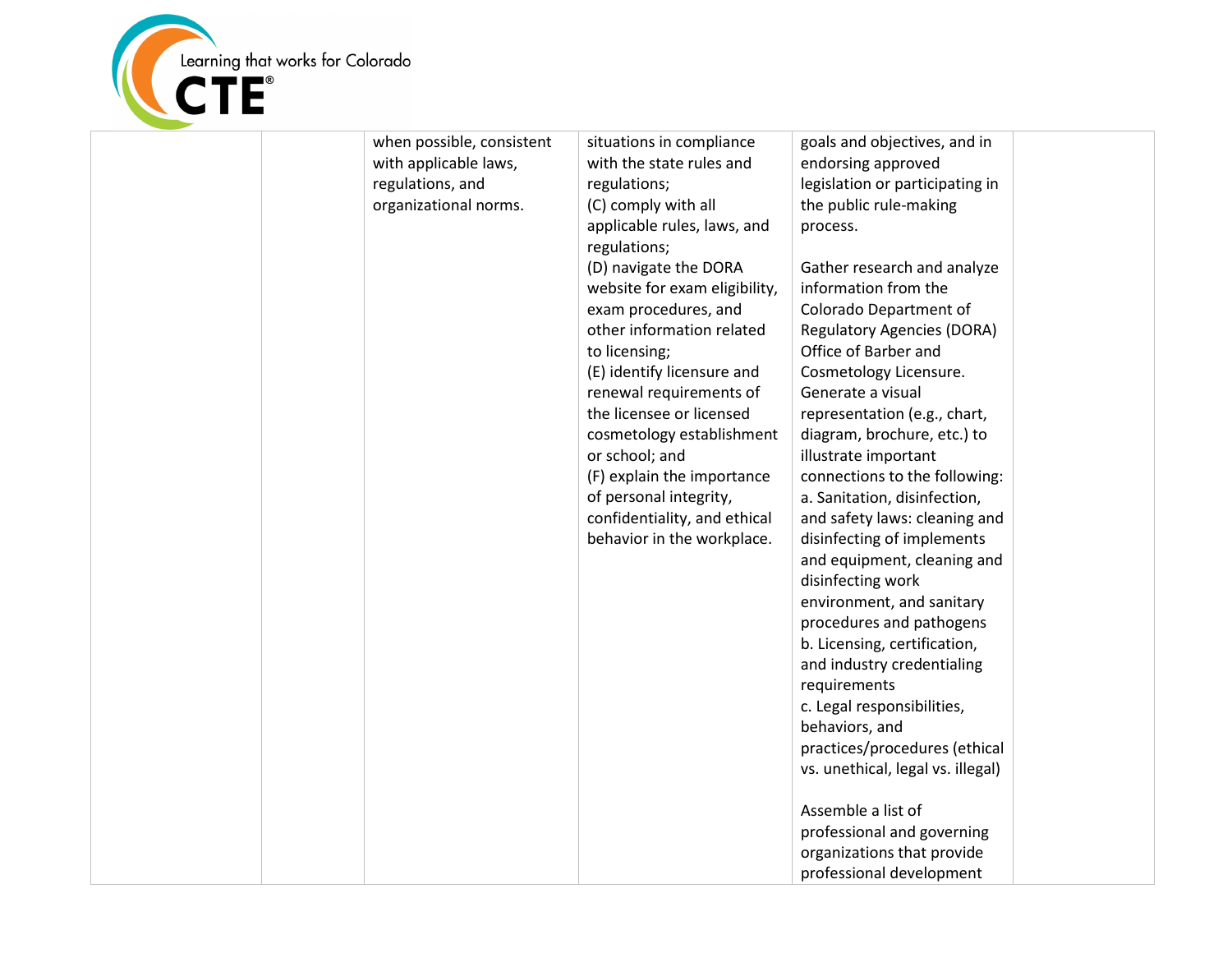

|                                          |                                                                                                 |                                                                                                                                                                                                                                                                                                                                                                                                                                                                                                                                                                                                                                                               | for cosmetologists in<br>Colorado. In a written<br>narrative, describe the<br>benefits of ongoing<br>professional development<br>including the state<br>requirements in Colorado for<br>cosmetology and barbering<br>professions.                                                                                                                                                                                                                                                                                                                                                                                                                                                               |  |
|------------------------------------------|-------------------------------------------------------------------------------------------------|---------------------------------------------------------------------------------------------------------------------------------------------------------------------------------------------------------------------------------------------------------------------------------------------------------------------------------------------------------------------------------------------------------------------------------------------------------------------------------------------------------------------------------------------------------------------------------------------------------------------------------------------------------------|-------------------------------------------------------------------------------------------------------------------------------------------------------------------------------------------------------------------------------------------------------------------------------------------------------------------------------------------------------------------------------------------------------------------------------------------------------------------------------------------------------------------------------------------------------------------------------------------------------------------------------------------------------------------------------------------------|--|
| <b>Salon Business</b><br><b>Concepts</b> | Investigate concepts in<br>ownership and<br>entrepreneurial enterprise<br>for salon businesses. | Student understands basic<br>business operations and<br>environments for beauty<br>industry salons. Student is<br>expected to:<br>(A) describe key<br>components of the<br>cosmetology business<br>startup process and the<br>entrepreneur environment;<br>(B) evaluate the role of<br>entrepreneurship in the<br>U.S. economy, and<br>differentiate between sole<br>proprietorship, partnership,<br>limited liability company<br>(LLC), and corporations;<br>(C) explain the purpose of a<br>business plan, and list the<br>four major parts typically<br>included (business<br>description, management<br>plan, marketing plan, and<br>financial plan); and | Describe key components of<br>the cosmetology business<br>startup process (the<br>entrepreneur, the<br>environment, the<br>opportunity, startup<br>resources, and state laws,<br>regulations, and legal<br>responsibilities). Prepare an<br>informative text to explain<br>each component and<br>identify the risks and<br>rewards, highlighting the<br>advantages and<br>disadvantages of owning a<br>business versus working for<br>someone else.<br>Evaluate the role of<br>entrepreneurship in the U.S.<br>economy, and differentiate<br>between sole proprietorship,<br>partnership, limited liability<br>company (LLC), and<br>corporations. Draw evidence<br>from informational texts to |  |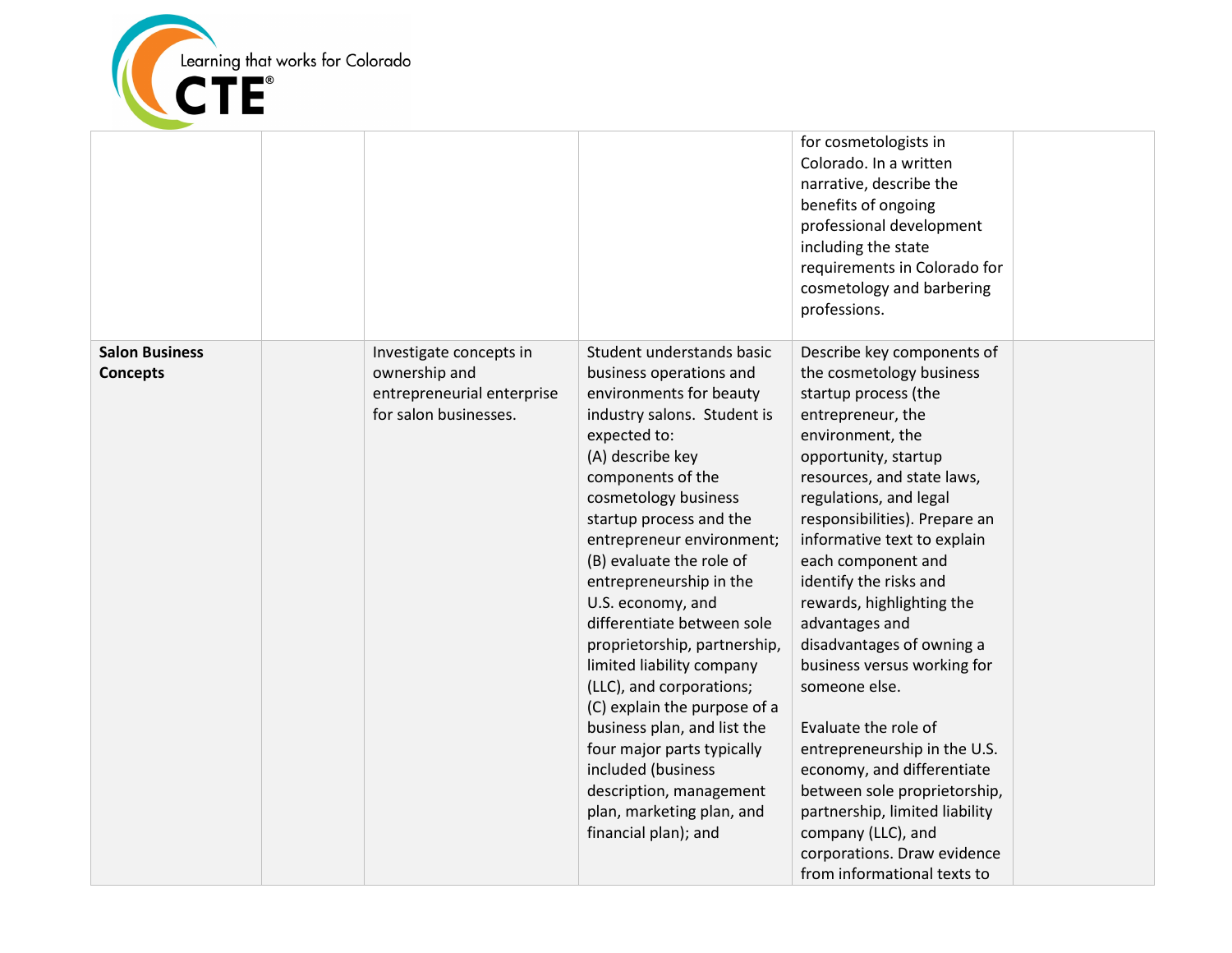

|  | (D) explore ways that salons | examine how business              |  |
|--|------------------------------|-----------------------------------|--|
|  | create positive business     | cycles, economic indicators       |  |
|  | environments.                | (i.e., interest rates, inflation, |  |
|  |                              | and unemployment) and             |  |
|  |                              | free enterprise system            |  |
|  |                              | characteristics such as profit    |  |
|  |                              | motive, private property,         |  |
|  |                              | and competition impact            |  |
|  |                              | business decision making.         |  |
|  |                              | Research, compare and             |  |
|  |                              | contrast investment               |  |
|  |                              | opportunities, and compile a      |  |
|  |                              | list of advantages and            |  |
|  |                              | disadvantages of business         |  |
|  |                              | ownership.                        |  |
|  |                              |                                   |  |
|  |                              | Describe the importance of        |  |
|  |                              | developing a business plan        |  |
|  |                              | when seeking out potential        |  |
|  |                              | investors or lenders.             |  |
|  |                              | In preparation for a future       |  |
|  |                              | career as a salon owner,          |  |
|  |                              | develop an original business      |  |
|  |                              | philosophy detailing one's        |  |
|  |                              | beliefs for how a business        |  |
|  |                              | should be run including a         |  |
|  |                              | baseline budget and financial     |  |
|  |                              | goals, money management           |  |
|  |                              | concepts, procedures and          |  |
|  |                              | strategies, and necessary         |  |
|  |                              | personal characteristics of a     |  |
|  |                              | successful entrepreneur;          |  |
|  |                              | integrate this with the           |  |
|  |                              | previous written philosophy       |  |
|  |                              | of design.                        |  |
|  |                              |                                   |  |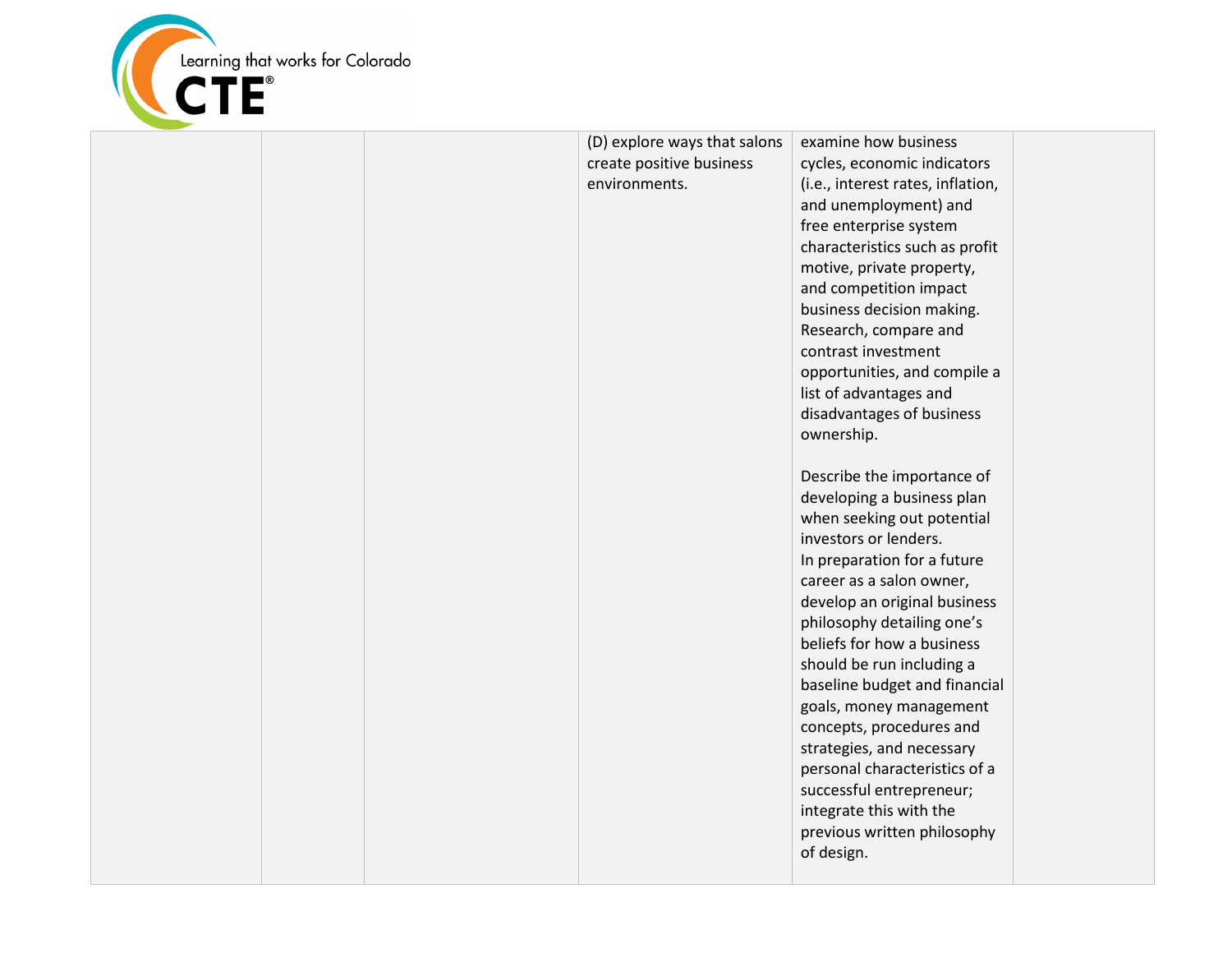

Research and examine startup costs, operating costs, overhead, and personal expenses by researching and developing a financial statement based on local salon models obtained from public records or business websites. Contact local lending institutions regarding requirements for business loans and needed documentation such as personal income statement, tax records, credit reports, loan history, and personal investment. Prepare financial statements, charts and graphs for the proposed business plan, including but not limited to: a. Estimated start-up

- costs b. Projected Income Statement
- c. Projected Balance Sheet
- d. Cash Flow

Develop a customer profile with a detailed description of the potential target market for the proposed business based on demographic, geographic, psychographic, and behavioral information.